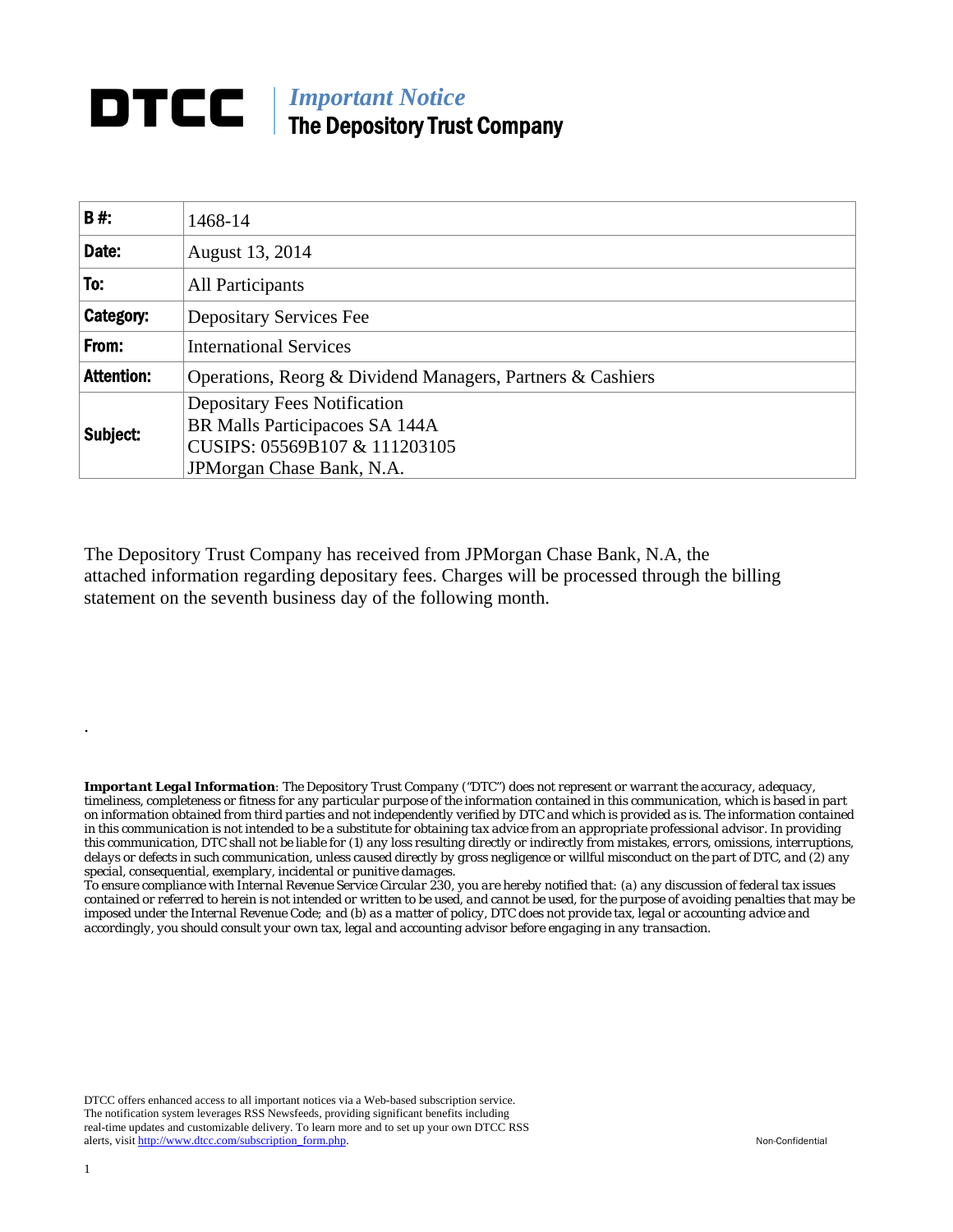# J.P.Morgan

#### **August 12, 2014**

J.P. Morgan Chase Bank, N.A. 500 Stanton Christiana Road Newark DE 19713-2107

Hotline: 302 552-0230 Fax: 302 552-0340

### **DEPOSITARY FEES NOTIFICATION**

**J.P. Morgan** (the "Depositary") hereby represents and warrants to The Depository Trust Company ("DTC") that it may collect and receive, pursuant to the terms and conditions of the Deposit Agreement(s) (the "Agreement(s)"), dated March 28, 2007, by BR Malls Participacoes SA 144A (BRMLL) and the Depositary, an annual service fee per ADR share in accordance with the table below (the "Representation"):

| <b>Depositary</b> | <b>DTC</b> | <b>Security</b>                                               | <b>CUSIP</b> | <b>Security</b> | Fee    | <b>Record</b>         |
|-------------------|------------|---------------------------------------------------------------|--------------|-----------------|--------|-----------------------|
|                   | #          | <b>Name</b>                                                   |              | <b>Type</b>     |        | <b>Date</b>           |
| J.P.<br>Morgan    | 923        | <b>BR</b> Malls<br>Participacoes<br><b>SA 144A</b><br>(BRMLL) | 05569B107    | DR              | \$0.01 | September<br>15, 2014 |
|                   |            |                                                               |              |                 |        |                       |

The Depositary hereby instructs DTC to collect and pass-through such fee(s) to the Depositary (the "Instruction").

Depositary hereby agrees to indemnify and defend DTC and its respective officers, directors, employees, agents and attorneys (the "Indemnities") from and against, and hold the Indemnities harmless from, any and all liabilities, damages, judgments, payments, litigations, costs and expenses (including without limitation any costs of investigation and legal fees and expenses incurred), regardless of whether or not any liability, payment, obligation or judgment is ultimately imposed against the Indemnities (together "Losses") and/or any claim, counterclaim, demand, action, suit, counterclaim, arbitration, inquiry, proceeding or investigation before any federal, state or foreign court or other tribunal, or any investigative or regulatory agency or SRO (together "Legal Actions") suffered or incurred by the Indemnities resulting from, relating to, arising out of, or in connection with the Representation and/or the Instruction.

J.P. Morgan collects fees ("Fees") from holders of depositary receipts. These Fees are described in the deposit agreement and may include, without limitation, Fees for (i) the issuance and cancellation of depositary receipts, (ii) services performed in administering the depositary receipts and (iii) distributions of cash. In most cases, J.P. Morgan reimburses the issuer for certain expenses related to the depositary receipts program and incurred by the issuer in connection with such program or shares revenue with the issuer received by J.P. Morgan from such Fees or revenues generated in connection with the Program.